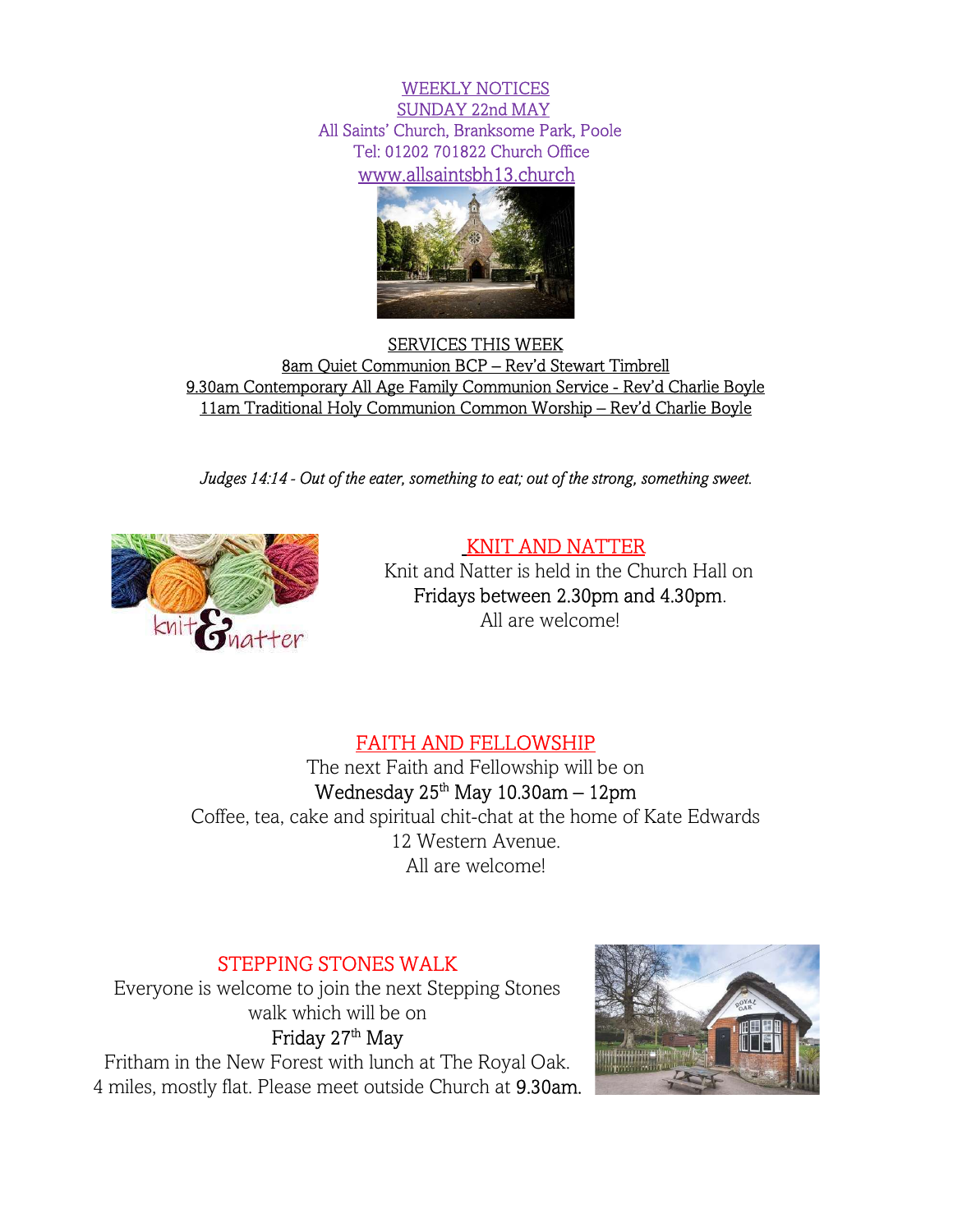## UPCOMING DATES FOR YOUR DIARY

Sunday 5<sup>th</sup> June - Queens Jubilee Weekend -Combined All Age Family Communion Service 10.30am **Sunday**  $5<sup>th</sup>$  **June** - Garden Party – bring a rug and a picnic – 3pm to 5pm on the Vicarage Lawn Saturday  $2<sup>nd</sup>$  July – Summer Fete – 12pm - 4pm Sunday  $17<sup>th</sup>$  July – Barn Dance with The Black Sheep Band –3pm - 6pm



# \*\*CHURCH SUMMER FETE\*\*

Our Summer Fete will be held on

Saturday 2nd July 12-4pm

We would like volunteers to help to run stalls, set up, pack away and all the usual tasks involved in running



this exciting event. We would ask please for donations for the Tombola. There is a crate in the lobby for donations. This will be emptied regularly. Please do not leave other items in the Vestry, we are only collecting items suitable for the Fete.



We will also be asking for donations of stall items such as good quality books, and bottles of wine, full or empty! Screw-top only please.

In the meantime, if you would like to put your name down to volunteer in any capacity at all please email the office allsaintsbh13@gmail.com

or call 01202 701822.

# WEEKDAY PRAYERS

Weekday Prayer Meetings are held in Church on

Wednesday mornings – 9:15 – 9:45am

Please come along and share this quiet time of fellowship, bible reading and praying for our Church, the nation, and the wider world.

# POOLE FOOD BANK – RUN BY FAITHWORKS WESSEX

Our PFB (Poole Food Bank) collection box is in the Church lobby, but when we are closed, there is always the food bank at Tesco Branksome, where you can pick up a couple of extra items with your shopping and pop them in the box as you leave.

As well as the usual donations for food items such as UHT milk, tinned fish, cereal, pasta, rice, tinned vegetables, biscuits, tea and coffee,

Faithworks Wessex who run the Food Bank are asking for financial donations



 which can easily be done by setting up a standing order or direct debit. Please go to the Faithworks Wessex website for details of how you can help.

# APCM RESULTS

Congratulations to Philip Corneby (Gift Aid Secretary) and Michael Steen on their election as Church wardens last Sunday. In addition, the following people were elected on to the PCC at the APCM: Barbara Bamford, Emma Barton, Anne Burton, Caroline Nicholson, Gareth Whitcombe and Stella Whitcombe.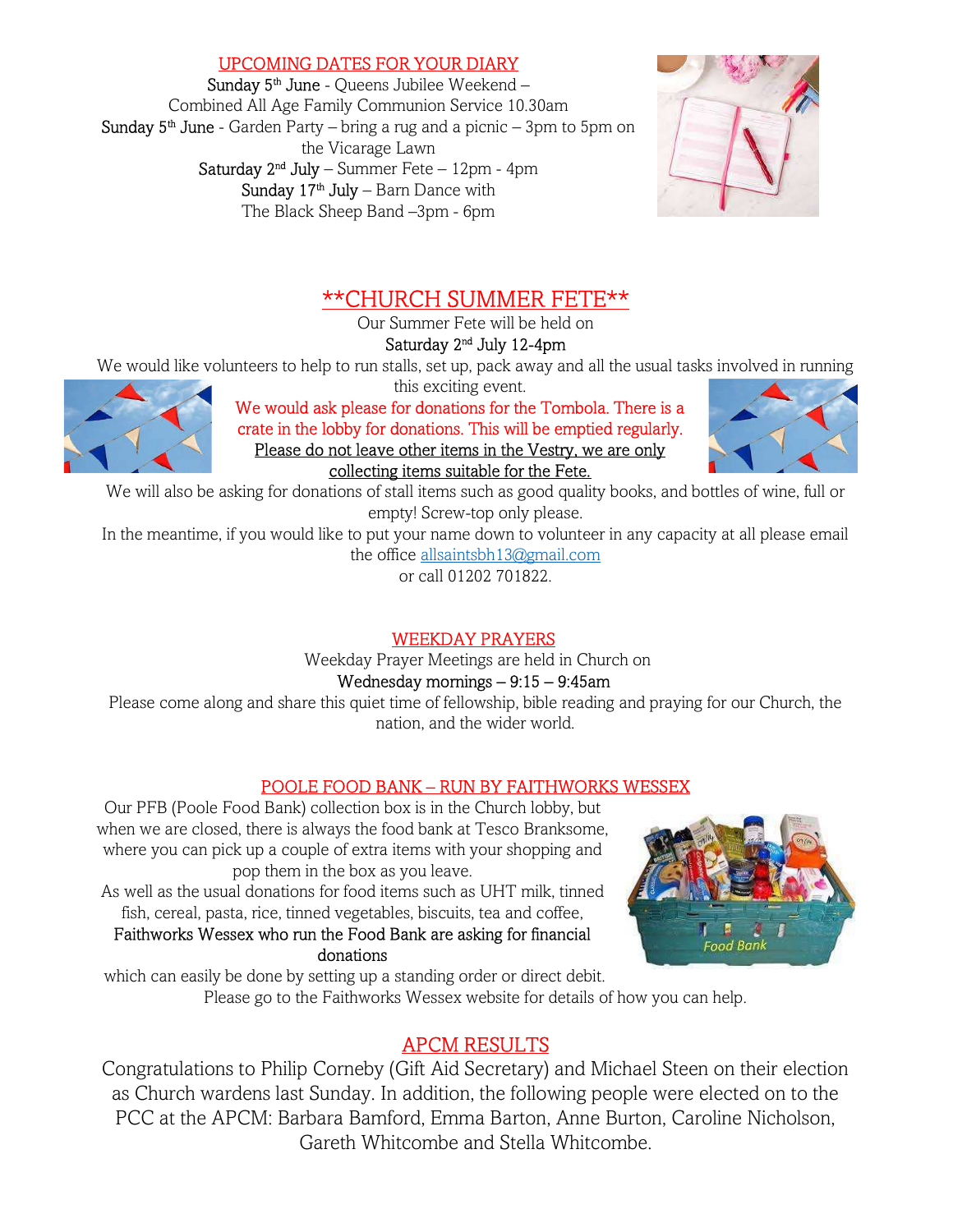#### HOW CAN YOU HELP AT ALL SAINTS'?

#### READERS REQUIRED

We are looking for volunteers to read at the 11am service on a rota basis. You will always be given your date and your reading in plenty of time.

If you feel you would like to volunteer, please contact the office on 01202 701822.



### CALLING ALL FLOWER ARRANGERS!

If you have a flare for flower arranging or have an interest in learning, then the flower arranging team would love you to join them! This would be on a rota basis. Please contact the office on 01202 701822.



## ELECTORAL ROLL

Now that we have held our APCM it is important that everyone is on the Electoral Roll who is eligible and wishes to be. If you are not sure if your name is included please check the list that is on the notice board in the Church porch or ring the office to find out. If you are eligible to be on the Roll but are not then please fill in an application form.

## ELECTORAL ROLL OFFICER

We are seeking someone to take on this vital role for our Church. This involves maintaining and updating the Electoral Roll list and liaising with the PCC Secretary in preparation for the APCM. For more details (without obligation) please phone the Vicar, Charlie Boyle.

## CHURCH OFFICE ADMINISTRATOR

If you or anyone you know is interested in taking on this role (minimum 25 hours per week) then please speak to the Vicar, Charlie Boyle.